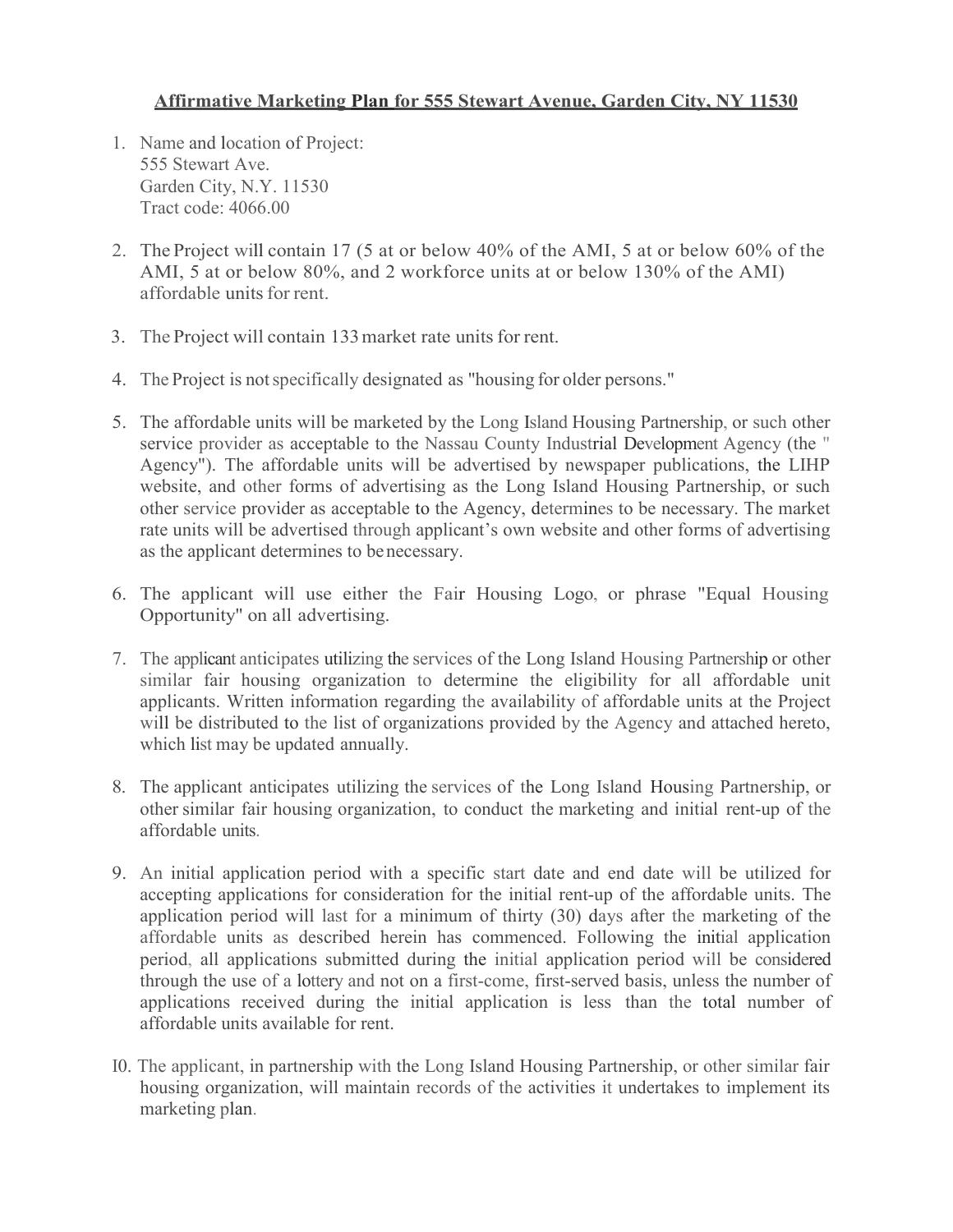#### Schedule A

#### **NCIDA**

#### **Affordable Housing Availability Contact List**

- 1. Long Island Housing Services 640 Johnson Ave #8, Bohemia, NY 11716
- 2. Community Development Corporation of Long Island 2100 Middle Country Road, Centereach, New York 11720
- 3. Community Housing Innovations Nassau County 175 Fulton Avenue, #211B, Hempstead, NY 11550
- 4. Economic Opportunity Commission of Nassau County 281 Babylon Turnpike, Roosevelt, NY 11575
- 5. ERASE Racism 6800 Jericho Turnpike, Suit 109W, Syosset, NY 11791
- 6. Family and Children's Association 100 East Old Country Road, Mineola, NY 11501
- 7. Family Service League of Long Island 790 Park Avenue, Huntington, NY 11743
- 8. HELP USA HELP Suffolk 685 Brookhaven Avenue, North Bellport, NY 11735
- 9. Hispanic Brotherhood of Rockville Centre 59 Clinton Ave, Rockville Centre, NY 11570
- 10. Long Island Center for Independent Living 3601 Hempstead Turnpike Suite 208, Levittown, NY 11756
- 11. Long Island Housing Partnership 180 Oser Avenue, Hauppauge, NY 11788
- 12. Long Island Progressive Coalition 90 Pennsylvania Avenue, Massapequa, NY 11758
- 13. Make The Road New York 92-10 Roosevelt Avenue, Jackson Heights, NY 11372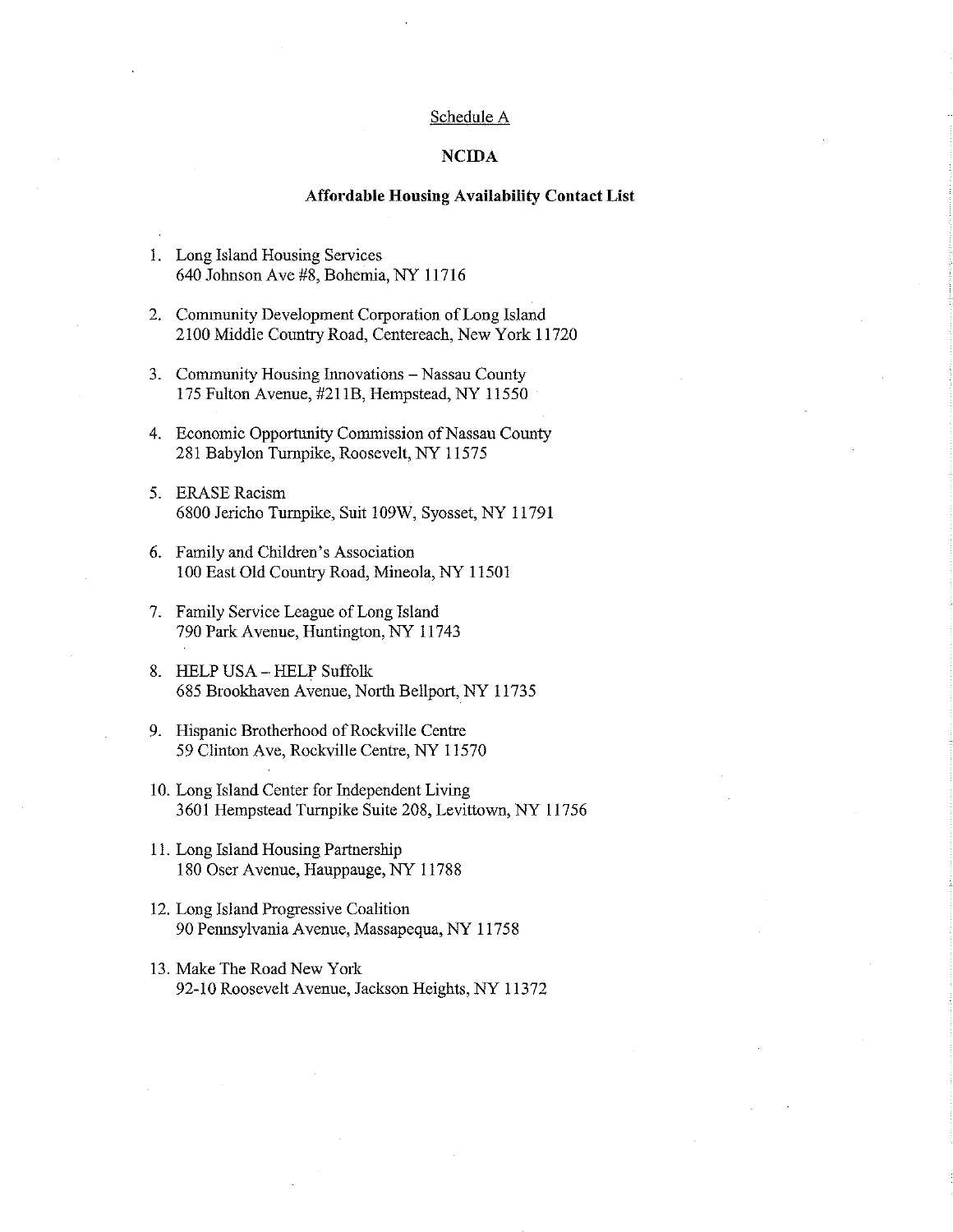- 14. NAACP Freeport/Roosevelt P.O. Box 292, Roosevelt, NY 11575
- 15. NAACP Glen Cove P.O. Box 449, Glen Cove, NY 11542
- 16. NAACP Huntington P.O. Box 3044, Huntington Station, NY 11746
- 17. NAACP Hempstead P.O. Box 369, Hempstead, NY 11511
- 18. NAACP Lakeview P.O. Box 268, West Hempstead, NY 11552
- 19. NAACP Westbury P.O. Box 10602, Westbury, NY 11590
- 20. Nassau County Office of Housing & Community Development 40 Main Street, 1st Floor - Suite C, Hempstead, NY 11550
- 21. New York Communities for Change 91 N. Franklin, Room 209, Hempstead, NY 11550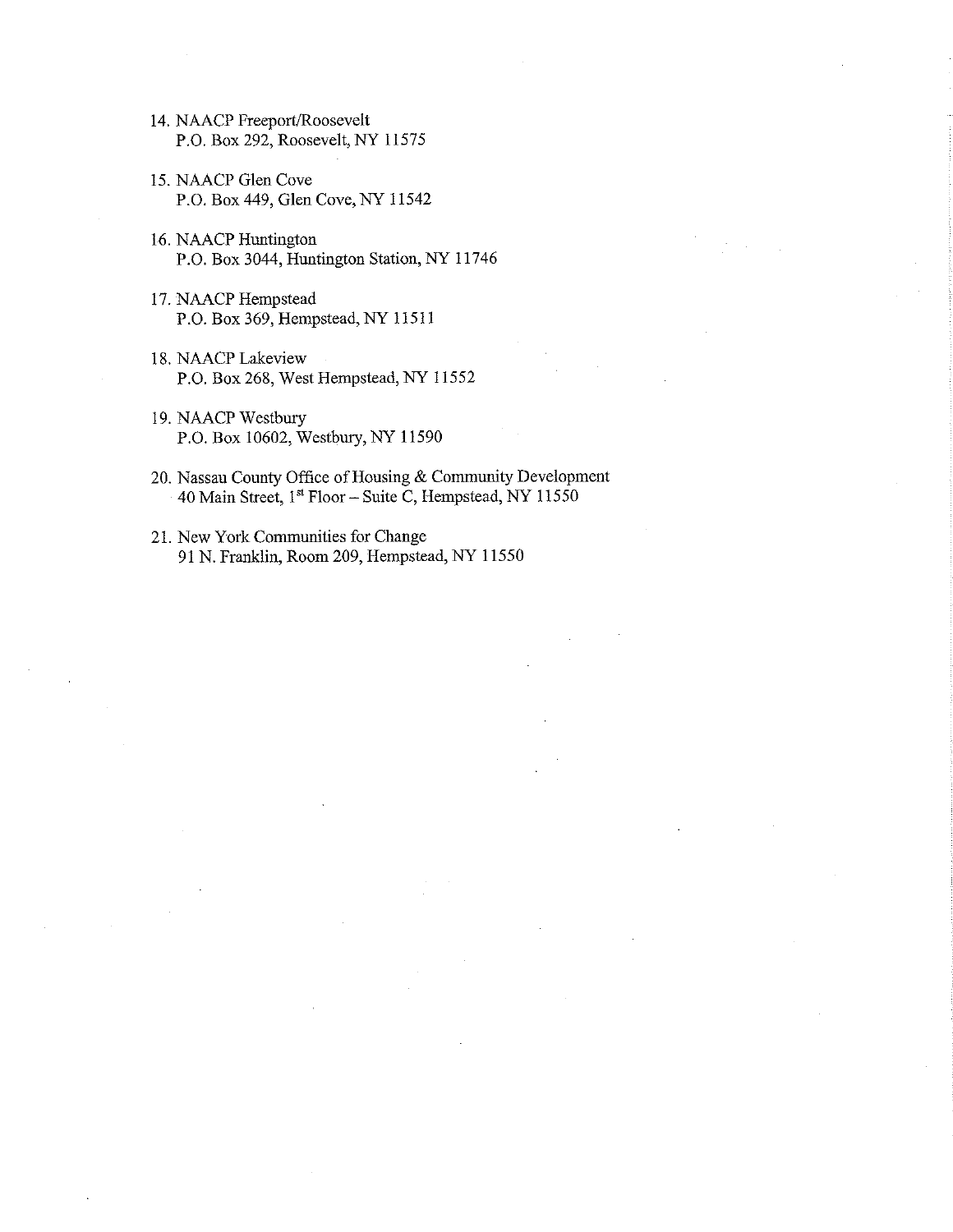Note to all applicants/respondents: This form was developed with Nuance, the official HUD software for the creation of HUD forms. HUD has made available instructions for downloading a free installation of a Nuance reader that allows the user to fill-in and save this form in Nuance. Please see http://portal.hud.gov/hudportal/documents/huddoc?id=nuancereaderinstall.pdf for the instructions. Using Nuance software is the only means of completing this form.

# **Affirmative Fair Housing Marketing Plan (AFHMP) -Multifamily Housing**

U.S. Department of Housing and Urban Development **Office of Fair Housing and Equal Opportunity** 

OMB Approval No. 2502-0608 (exp.04/30/2020)

1a. Grantee Name & Address (including City, County, State, Zip Code, Telephone No. & email address) 1b. Rental Assistance Contract Number

1c. No. of Units

#### 1d. Entity Responsible for conducting Outreach and Referral (check all that apply)

Grantee Service Provider Other (specify)

Entity Name, Contact Person and Position (if known), Address (including City, County, State & Zip Code), Telephone Number & Email Address

1e. If the outreach is performed by any other entity other than the Grantee, explain how the Grantee will monitor their activities to ensure compliance with affirmative fair housing outreach requirements. Enter "N/A" in the field below if not applicable.

1f. To whom in the Grantee's office should approval and other correspondence concerning this AFHMP be sent? Indicate Name, Address (including City, State & Zip Code), Telephone Number & E-Mail Address.

2a. Affirmative Fair Housing Marketing Plan

Plan Type

Date of the First Approved AFHMP:

Reason(s) for current update: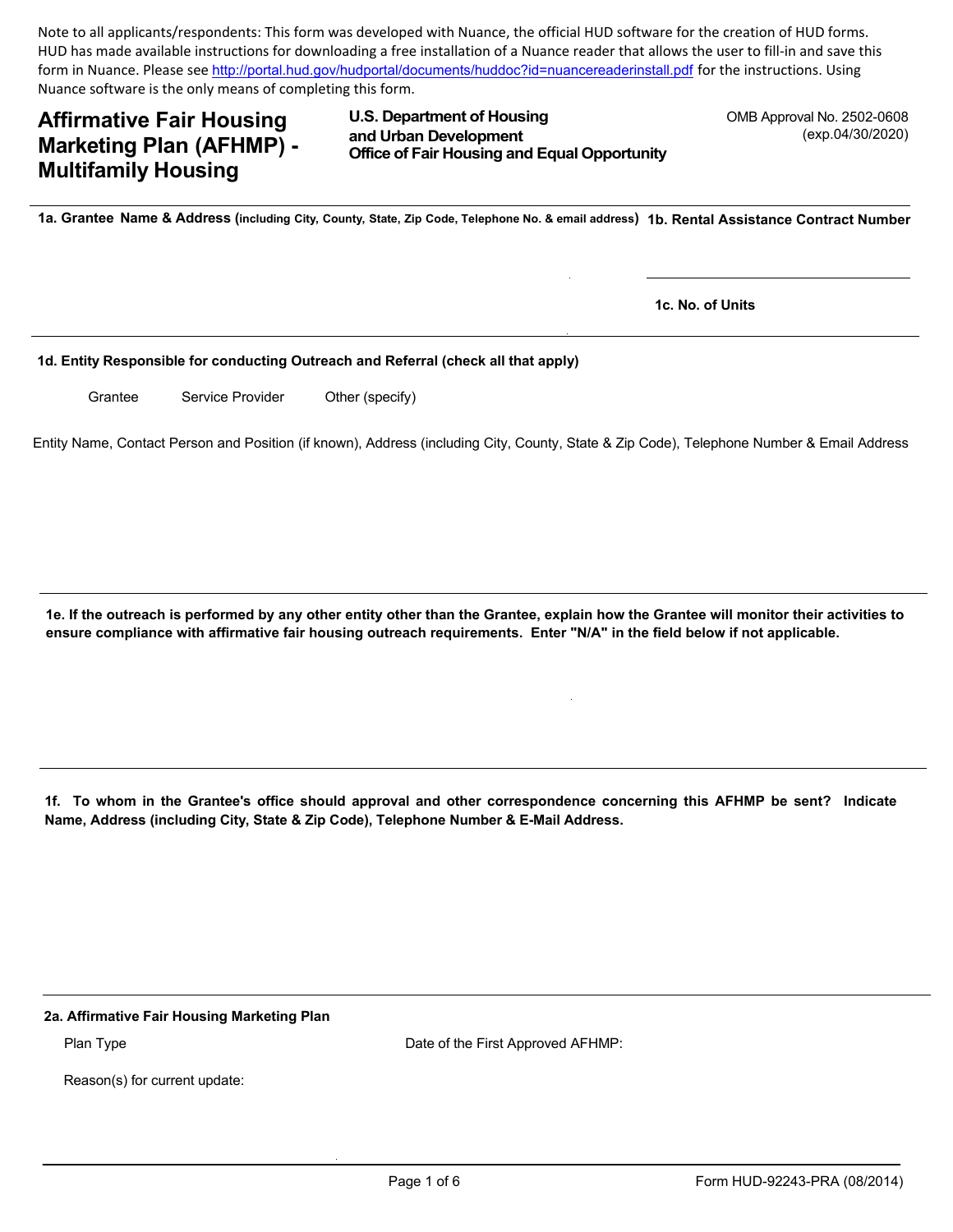#### 2b. Outreach Start Date

Grantees should not begin accepting applications prior to conducting the marketing and outreach activities identified in the approved AFHMP.

Date Outreach will begin (xx/xx/xxxx) Date Grantee will begin accepting applications (xx/xx/xxxx) Note: Only Fiscal Year 12 Demonstration Grantees are permitted to accept applications prior to conducting marketing and outreach activities identified in the approved AFHMP. **Statewide** 3a. Target Areas (check one): Other (specify)

3b. Target Population(s)

| 3c. Is all or some of the Target Population(s) covered by a Settlement Agreement? |                                           |                                                   | Yes<br>No. |                                  |
|-----------------------------------------------------------------------------------|-------------------------------------------|---------------------------------------------------|------------|----------------------------------|
|                                                                                   | 3d. Demographics of Target Population(s)  |                                                   |            |                                  |
|                                                                                   | (check all that apply)                    |                                                   |            |                                  |
| White                                                                             | American Indian or Alaska Native          | Asian                                             |            | <b>Black or African American</b> |
|                                                                                   | Native Hawaiian or Other Pacific Islander | Hispanic or Latino                                |            |                                  |
|                                                                                   | Families with Children (under age 18)     | Other ethnic group, religion, sex, etc. (specify) |            |                                  |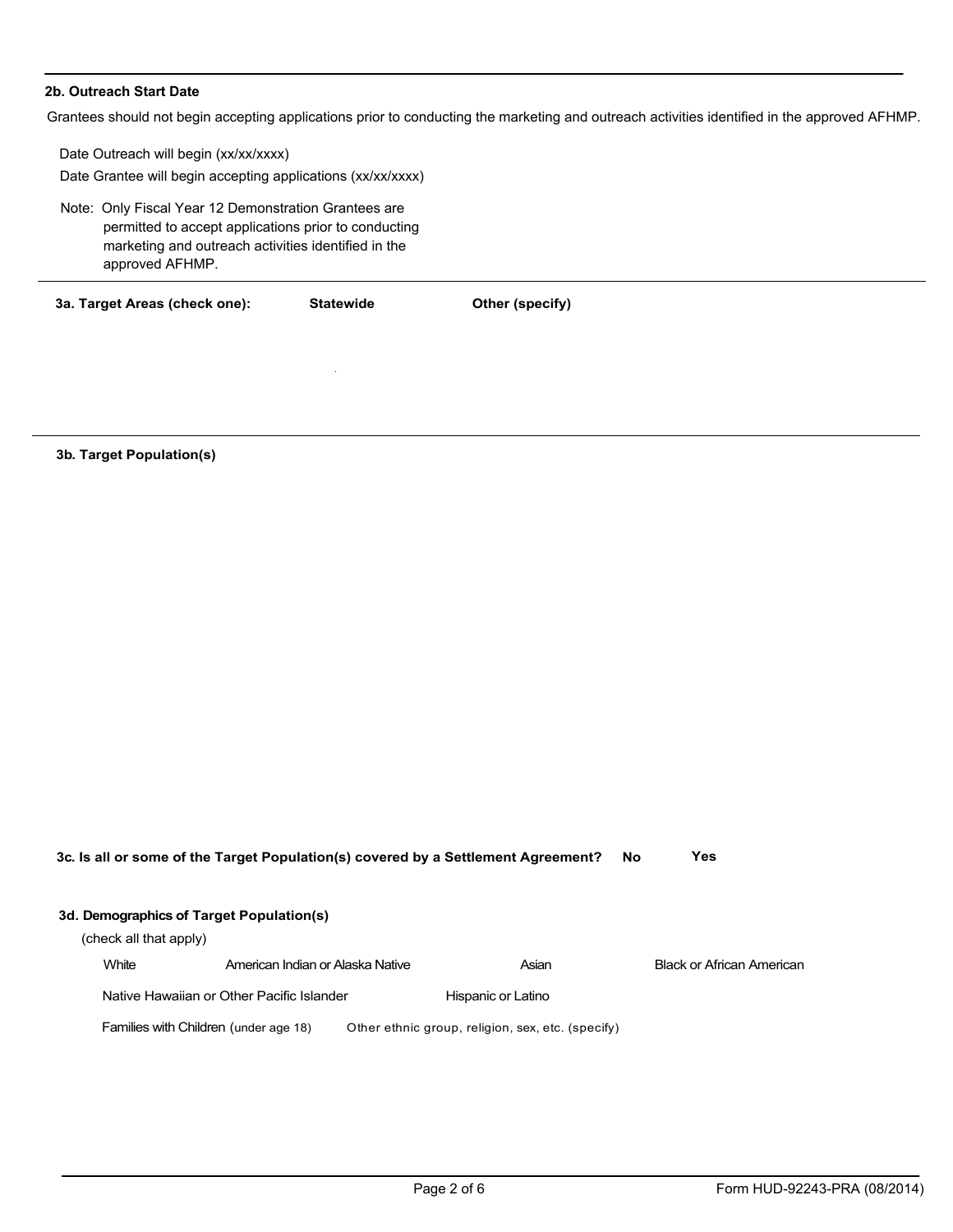3e. Data Source(s) used to obtain the demographic characteristics.

4a. Identify the demographic group in the target population(s) that are least likely to apply.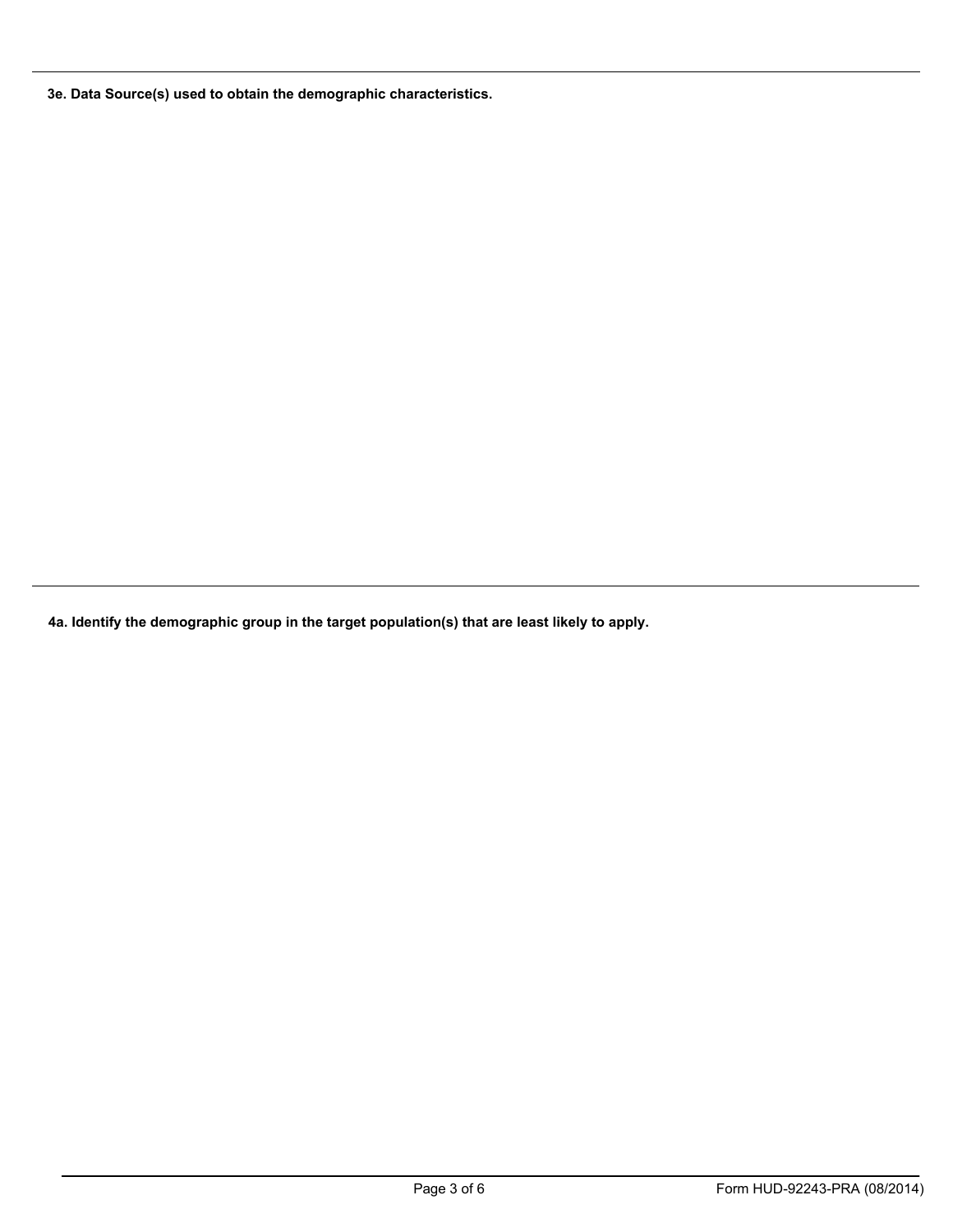4b. For each demographic group in the target population(s) that are least likely to apply, provide a description of how the program will be marketed to eligible individuals in the target population(s).

#### 5a. Fair Housing Poster

The Fair Housing Poster must be prominently displayed in all offices/locations in which rental activity takes place (24 CFR 200.620(e)). Check below all locations where the Poster will be displayed.

**Model Unit Rental Office** Grantee Office Other (specify)

#### 5b. Affirmative Fair Housing Marketing Plan

The AFHMP must be available for public inspection at all rental offices/locations (24 CFR 200.625). Check below all locations where the AFHMP will be made available.

**Rental Office Grantee Office Model Unit** Other (specify)

#### 5c. Project Owner Compliance to display Fair Housing Poster and the AFHMP

Explain how you will ensure that every project owner will prominently display the Fair Housing Poster and AFHMP.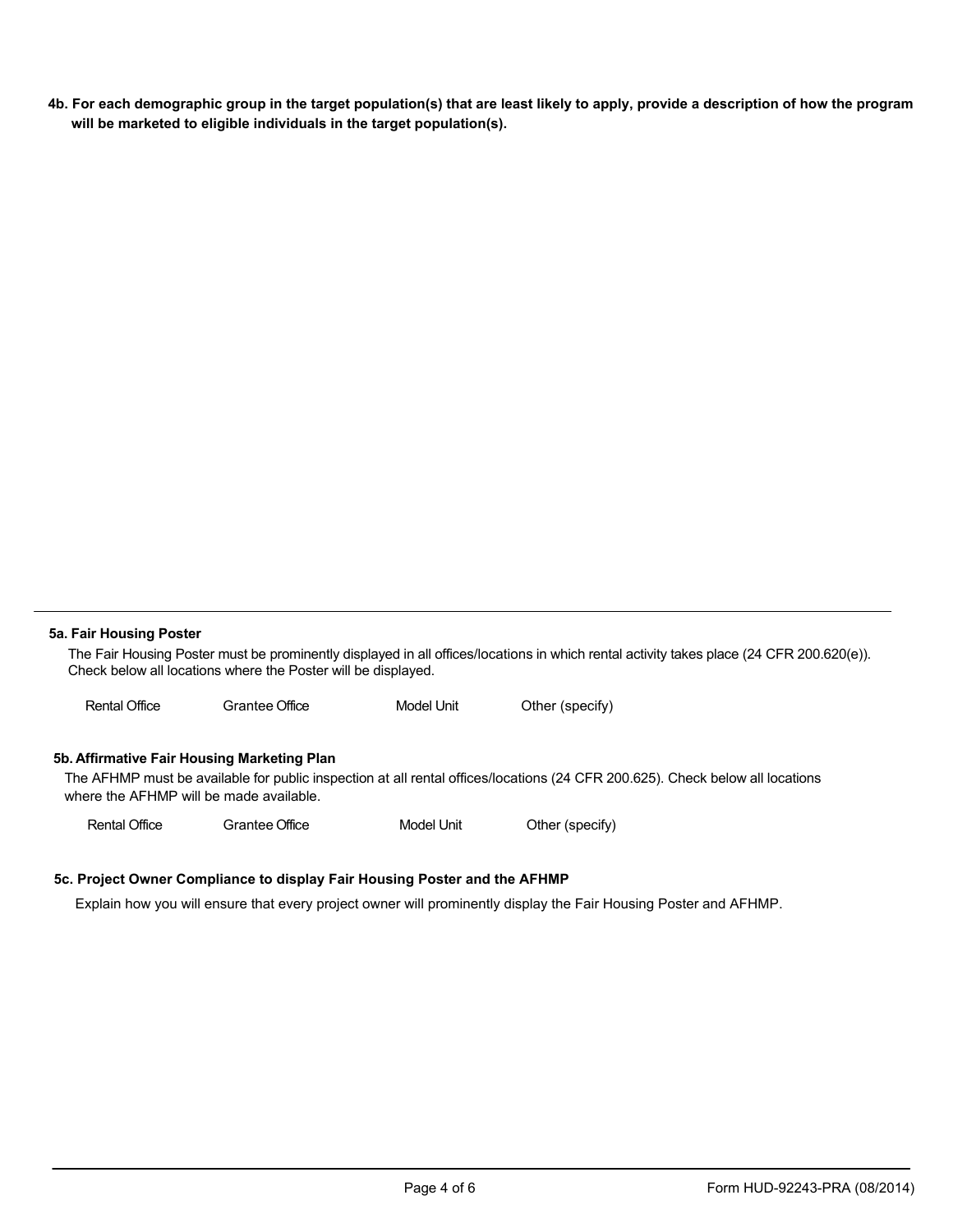#### 6. Evaluation of Marketing Activities

Explain the evaluation process you will use to determine whether your outreach activities have been successful in attracting individuals in the target population(s) who are least likely to apply, including who will be responsible for conducting this evaluation, when this evaluation will be conducted and how the results of this evaluation will inform future marketing activities.

7. Additional Considerations. Is there anything else you would like to tell us about your AFHMP to help ensure that your program is marketed to eligible persons in the target population(s) who are least likely to apply for the program? Please attach additional sheets, as needed.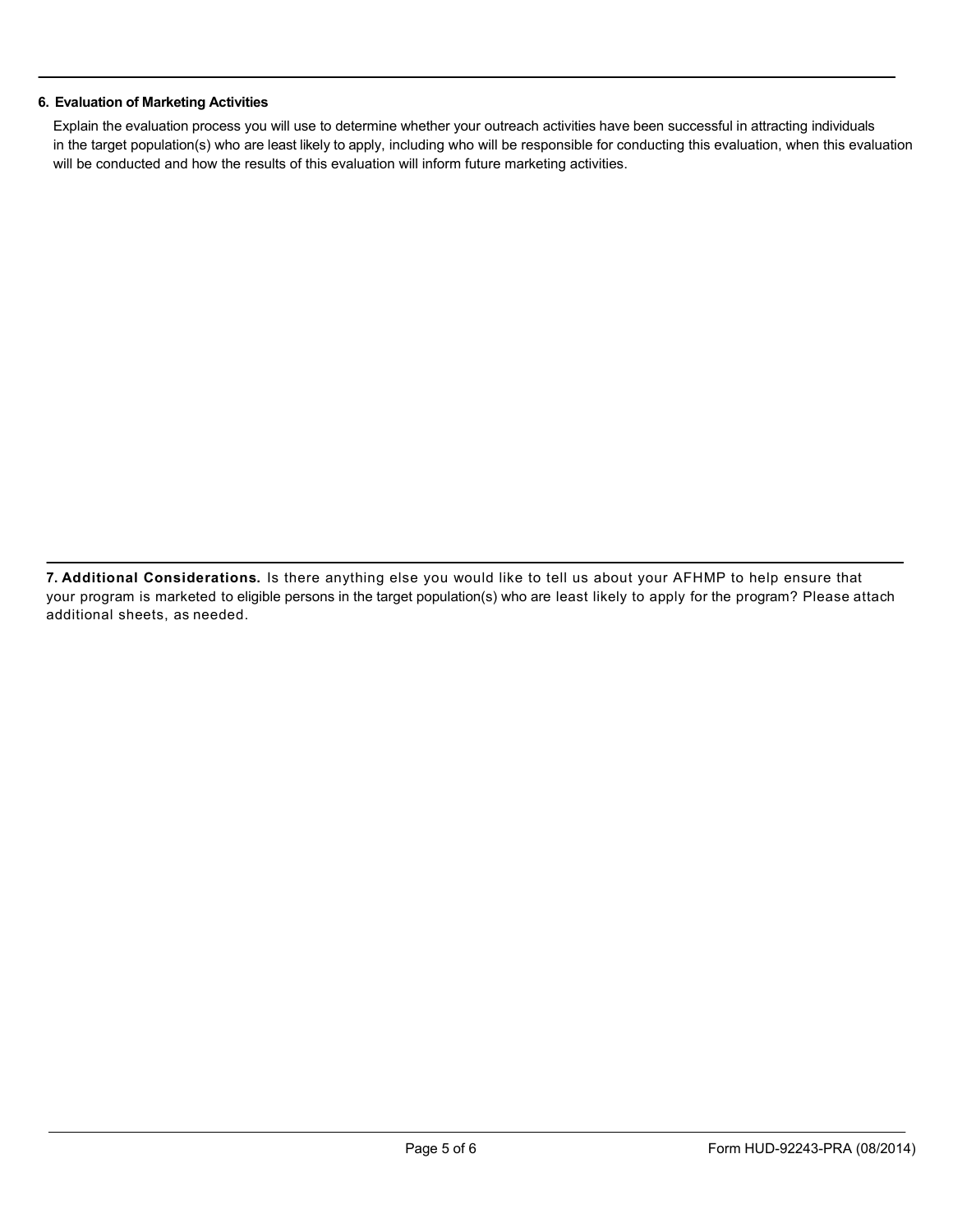#### 8. Review and Update

By signing this form, the grantee agrees to implement its AFHMP, and to review and update its AFHMP in accordance with the instructions to item 8 of this form in order to ensure continued compliance with HUD's Affirmative Fair Housing Marketing Regulations (see 24 CFR Part 200, Subpart M). The Grantee also certifies that training will be provided to staff/entities that provide outreach to target population(s) for the purpose of enrollment in the 811 PRA program. Training will consist of affirmative fair housing outreach requirements and the Fair Housing Act, Section 504 of the Rehabilitation Act, Title VI of the Civil Rights Act and the American with Disabilities Act. I hereby certify that all the information stated herein, as well as any information provided in the accompaniment herewith, is true and accurate. Warning: HUD will prosecute false claims and statements. Conviction may result in criminal and/or civil penalties. (See 18 U.S.C. 1001, 1010, 1012; 31 U.S.C. 3729, 3802).

Signature of person submitting this Plan & Date of Submission (mm/dd/yyyy)

Name (type or print)

Title & Name of Company

| For HUD-Office of Housing Use Only<br>Reviewing Official: | For HUD-Office of Fair Housing and Equal Opportunity Use Only |  |
|-----------------------------------------------------------|---------------------------------------------------------------|--|
|                                                           | Approval<br>Disapproval                                       |  |
|                                                           |                                                               |  |
|                                                           |                                                               |  |
| Signature & Date (mm/dd/yyyy)                             | Signature & Date (mm/dd/yyyy)                                 |  |
| Name<br>(type or print)                                   | Name<br>(type or print)                                       |  |
| Name                                                      |                                                               |  |
| Title                                                     | Title                                                         |  |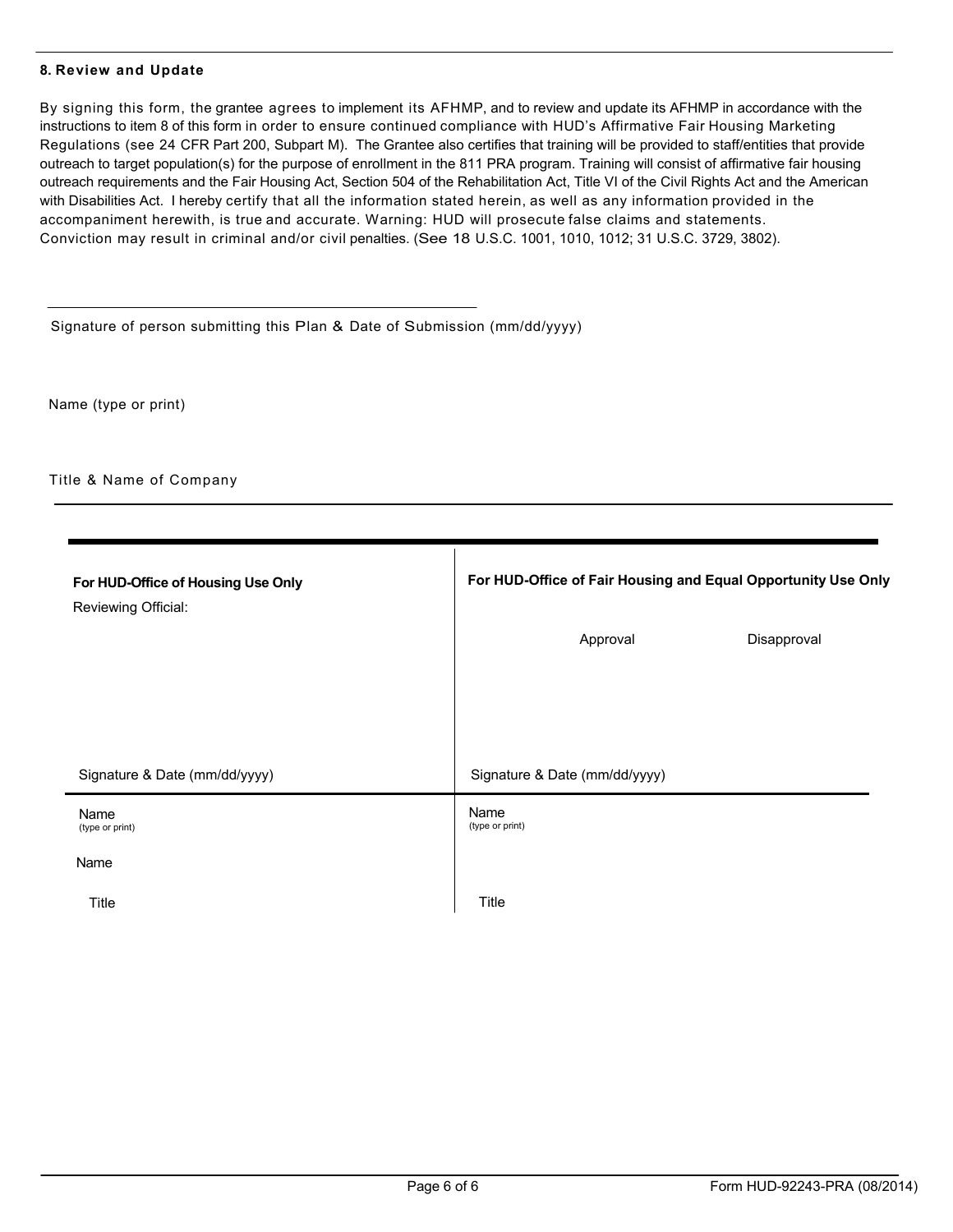# **STRING** 2018 FFIEC Geocode Census Report

Matched Address: 555 STEWART AVE, GARDEN CITY, NY, 11530<br>MSA: 35004 - NASSAU COUNTY-SUFFOLK COUNTY, NY<br>State: 36 - NEW YORK<br>County: 059 - NASSAU COUNTY<br>Tract Code: 4066.00

#### Summary Census Demographic Information

| Tract Income Level                            | Upper     |
|-----------------------------------------------|-----------|
| Underserved or Distressed Tract               | iŃo       |
| 2018 FFIEC Estimated MSA/MD/non-MSA/MD Median | \$116.700 |
| Family Income                                 |           |
| 2018 Estimated Tract Median Family Income     | \$158,245 |
| 2010 Tract Median Family Income               | \$146.719 |
| Tract Median Family Income %                  | 135.60    |
| <b>Tract Population</b>                       | 4252      |
| Tract Minority %                              | 10.75     |
| <b>Tract Minority Population</b>              | 457       |
| Owner-Occupied Units                          | 1329      |
| 1- to 4- Family Units                         | 1439      |

|  | Jensus Population Information. |
|--|--------------------------------|
|  |                                |

| <b>Tract Population</b>                    | 4252  |  |
|--------------------------------------------|-------|--|
| <b>Tract Minority %</b>                    | 10.75 |  |
| Number of Families                         | 1197  |  |
| Number of Households                       | 1407  |  |
| Non-Hispanic White Population              | 3795  |  |
| <b>Tract Minority Population</b>           | 457   |  |
| American Indian Population                 |       |  |
| Asian/Hawaiian/Pacific Islander Population | 165   |  |
| <b>Black Population</b>                    |       |  |
| <b>Hispanic Population</b>                 | 194   |  |
| Other/Two or More Races Population         | 98    |  |
|                                            |       |  |

#### Census Income Information

| l Tract Income Level                           | Upper     |
|------------------------------------------------|-----------|
| 2010 MSA/MD/statewide non-MSA/MD Median Family | \$108.193 |
| Hncome                                         |           |
| 2018 FFIEC Estimated MSA/MD/non-MSA/MD Median  | \$116,700 |
| Family Income                                  |           |
| % below Poverty Line                           | 1.74      |
| Tract Median Family Income %                   | 135.60    |
| 2010 Tract Median Family Income                | \$146,719 |
| 2018 Estimated Tract Median Family Income      | \$158,245 |
| 12010 Tract Median Household Income            | \$138,224 |

#### Census Housing Information

| lotal Housing Units                  | 1439 |  |
|--------------------------------------|------|--|
| I- to 4- Family Units                | 1439 |  |
| Median House Age (Years)             | 163  |  |
| Owner-Occupied Units                 | 1329 |  |
| Renter Occupied Units                | 78   |  |
| Owner Occupied 1- to 4- Family Units | 1329 |  |
| nside Principal City?                | ĪÑΟ  |  |
| /acant Units                         | 32   |  |
|                                      |      |  |

 $\sim$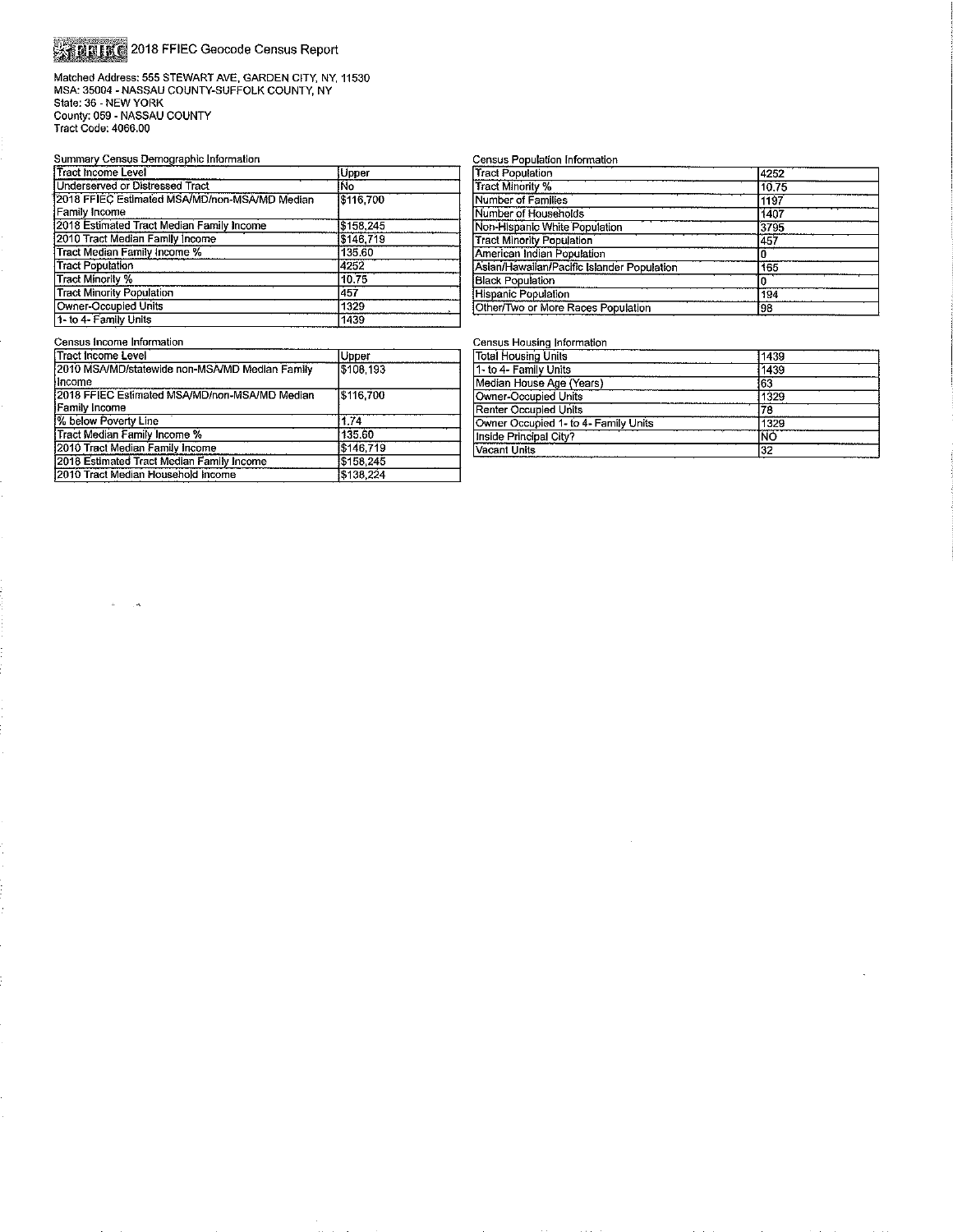## STIPING FFIEC Geocoding/Mapping System -- 2018



Matched Address: 555 STEWART AVE, GARDEN CITY, NY, 11530

MSA: 35004 - NASSAU COUNTY-SUFFOLK COUNTY, NY || State: 36 - NEW YORK || County: 059 - NASSAU COUNTY || Tract Code: 4066.00

Selected Tract MSA: || State: || County: || Tract Code: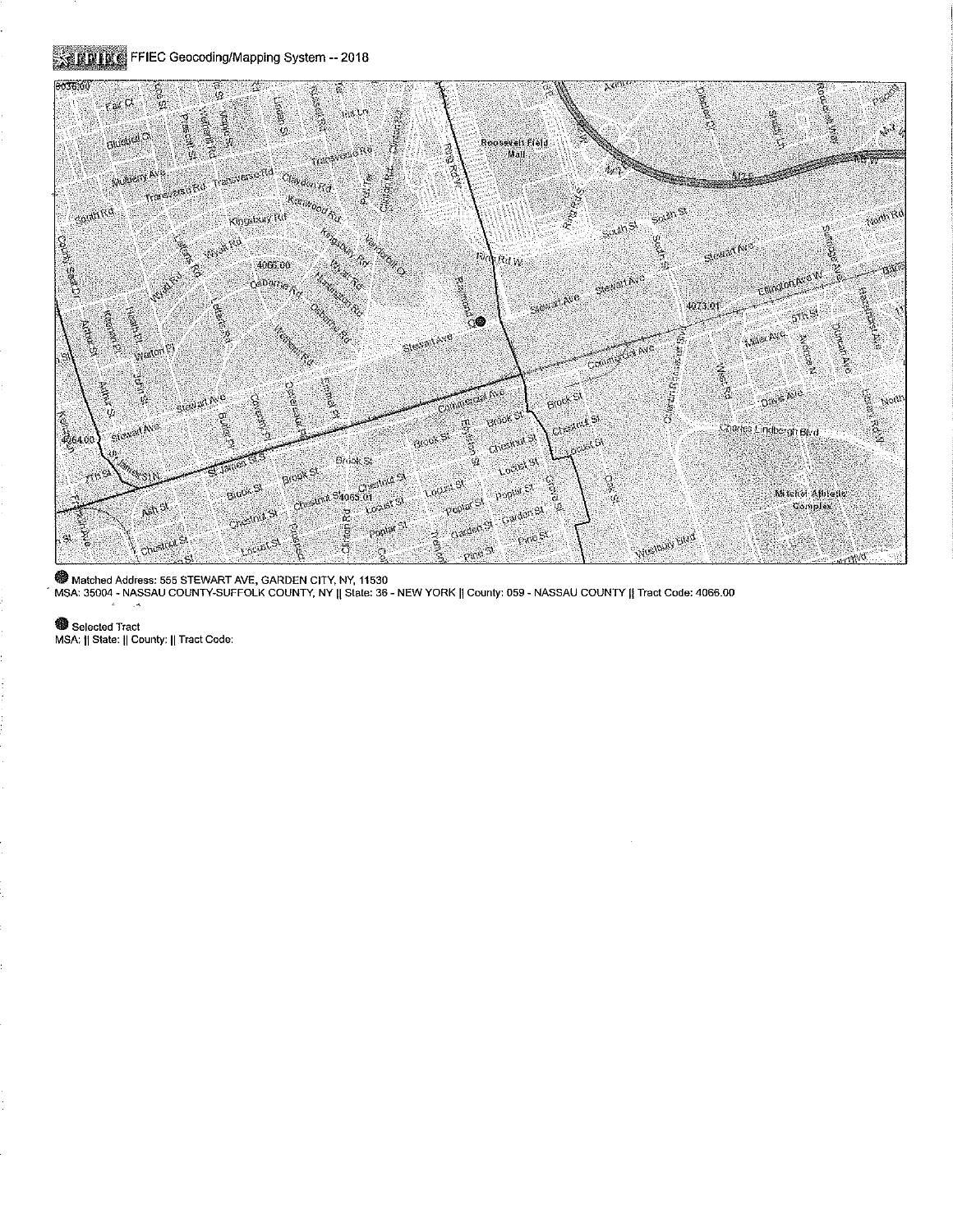## **Community Outreach Plan**

The segments of the eligible population who are least likely to apply for the proposed affordable rental units without special outreach efforts are very low- and low- income persons, especially minorities within those income groups. The LIHP will make every reasonable effort to identify these persons and to market the units to them. The Marketing Plan set forth herein will be used to ensure that marketing efforts are fair and reach a broad spectrum of the population.

The proposed project will employ the following means to affirmatively market the units. Paid advertising will be done by LIHP. Community outreach and notifications will also be done by LIHP.

### **Community Outreach**

### **Newspapers**

.

Display or classified advertisements will be placed in NEWSDAY and its affiliate publications, which have a wide circulation throughout Long Island as well as, regional weekly newspapers. In addition, an advertisement will be placed in minority publications. Minority publications include: New York Amsterdam News, Bi Lingual News, and NOTICIA HISPANO AMERICANA. An ad will also be placed in ABLE, which is a publication targeted to persons with disabilities.

All ads will include a statement advising that fair housing laws will be followed. The ads will be placed a minimum of one time. Initial advertising will be done a minimum of 30 days prior to the deadline for submission of applications.

### **Brochures**

Brochures or flyers will be prepared which will include, at a minimum, the name and location of the development, telephone number and address to obtain an application, number of units, and fair housing law compliance.

### **Media**

### **Radio and Television**

LIHP will also provide the following radio and cablevision stations with media releases suitable for use as public service announcements: WALK, WBAB, WBLI, NEWS 12 LONG ISLAND, WLIG-TV 55, TELICARE and WLIW-TV.

### **Social Media**

LIHP will also advertise the program on social media sites, such as Facebook and Twitter.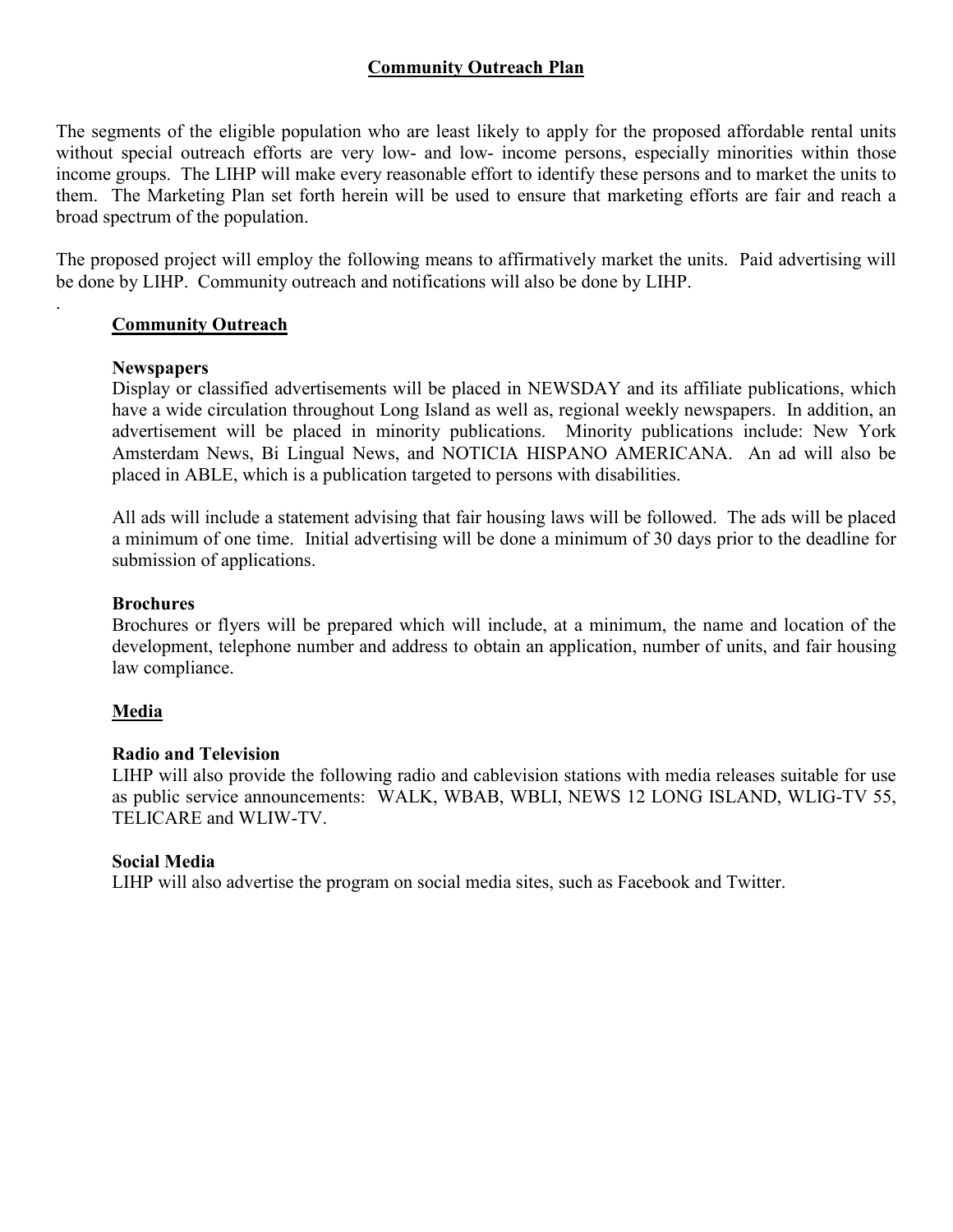### **Community Contacts**

LIHP will notify the following governmental and community organizations in writing of the program:

New York Communities for Change 91 N. Franklin St. Room 209 Hempstead, NY 11550 Lucas Sanchez, Long Island Director

Nassau County Office for the Aging 60 Charles Lindbergh Blvd. Uniondale, New York 11533-3691 Victoria Meyerhoefer, Director

Nassau County Office for the Physically Challenged 60 Charles Lindberg Blvd. Uniondale, New York 11553 Matthew Dwyer, Director

United Spinal Association 120-34 Queens Blvd., Suite 320 Kew Gardens, NY 11415 James Weisman, President & CEO

Suffolk County Asian American Advisory Board PO Box 6100 Hauppauge, NY 11788 Ramon Villongco, Chairman

The Long Island Center for Independent Living, Inc. 3601 Hempstead Turnpike, Suite 208 Levittown, NY 11729 Ms. Patricia Moore, Executive Director

 Economic Opportunity Commission of Nassau County, Inc. 134 Jackson Street Hempstead, NY 11550 Ms. Iris A. Johnson, CEO

Economic Opportunity Council of Suffolk, Inc. 31 West Main Street, Suite 300 Patchogue, New York 11772 Adrian Fassett, President & CEO

Long Island Council of Churches 230 Hanse Ave Freeport, NY 11520 Attn: Executive Director

Long Island Housing Services 640 Johnson Ave #8 Bohemia, NY 11716 Ian Wilder, Deputy Director

Adelante of Suffolk County, Inc. 10 Third Ave Brentwood, NY 11717 Olga Elsehamy, Executive Director

NAACP - Eastern Long Island P.O. Box 2699 33 Flying Point Rd., Suite 131 Southampton, NY 11969 Attn: Lucius Ware, President

Freeport/Roosevelt CSC 281 Babylon Turnpike Roosevelt, NY 11575 Eric Poulson, Director of CAP Services

NAACP - Huntington P.O. Box 3044 Huntington Station, NY 11746 Betty J. Miller, President

Family Service League of Long Island 790 Park Avenue Huntington, NY 11743 Karen Boorshtein, President & CEO

NAACP - Islip Town P.O Box 577 Bays Shore, NY 11706 Pastor Roderick A. Pearson, President

NAACP – Central Long Island P.O Box 688 Amityville, NY 11701 Jordan K. Wilson, Sr., President

NAACP – Hempstead P.O Box 369 Hempstead, NY 11551 Melvin Harris, Jr., President NAACP Freeport/Roosevelt PO Box 292 Roosevelt, NY 11575 Attn: Douglas Mayers

NAACP – Westbury P.O. Box 10602 Westbury, NY 11590 Robin L. Garrison Bolling, President

Suffolk County Office for the Aging H. Lee Dennison Building, 3rd Floor P. O. Box 6100 Hauppauge, New York 11788-0099 Holly Rhodes-Teague, Director

Suffolk County Office for People with Disabilities PO Box 6100 Hauppauge, NY 11788 Frank Krotschinsky, Esq., Director

Long Island 100 Black Women PO Box 341 Garden City, NY 11530 Ms. Wilma Tootle, President

NAACP – North Shore/Great Neck P.O Box 2151 Roslyn Hts., NY 11577 Jacqueline Terry Lee, President

Urban League of Long Island 100 Terminal Drive Plainview, NY 11803 Attn: Theresa Sanders

Long Island Progressive Coalition 90 Pennsylvania Ave Massapequa, NY 11758 Lisa Tyson, Director

Make The Road New York 1090 Suffolk Ave Brentwood, NY 11717 Walter Barrientos, Lead Organizer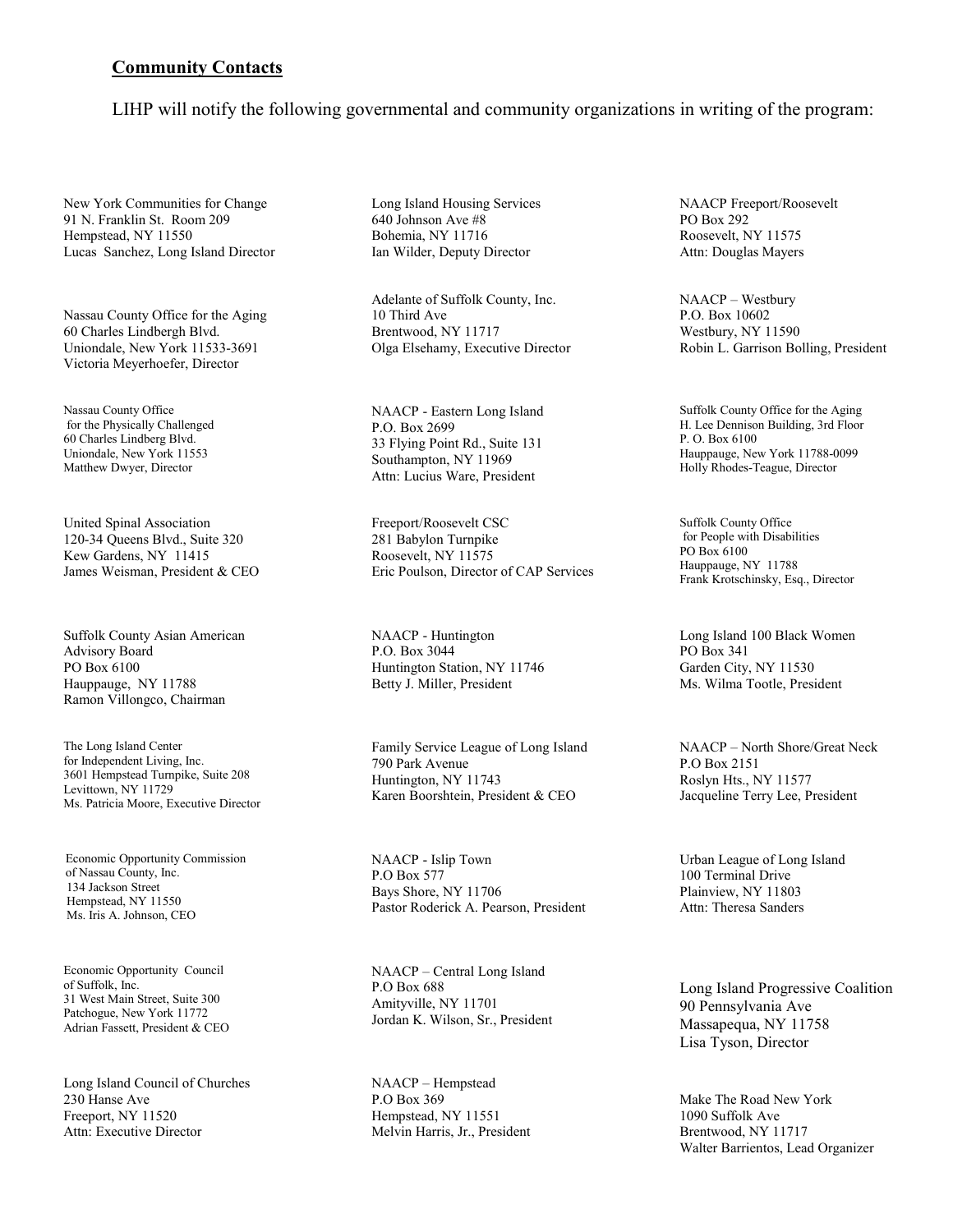100 Black Men of Long Island 9 Center Street Hempstead, NY 11550 Phillip M. Andrews, President

Community Housing Innovations of Nassau County 250 Fulton Ave, #514-A Hempstead, NY 11550 Alexander Roberts, Executive Director

Family and Children's Association 100 East Old Country Road Mineola, NY 11501 Dr. Jeffrey Reynolds, President & CEO

ERASE Racism 6800 Jericho Turnpike, Suite 109W Syosset, NY 11501 Elaine Gross, President

The Kerala Center 1824 Fairfax Street Elmont NY 11003 Dr. Thomas Abraham

HELP USA – HELP Suffolk 685 Brookhaven Ave North Bellport, NY 11735

Community Development Corporation of Long Island 2100 Middle Country Road Centereach, NY 11720 Gwen O'Shea, President & CEO

Suffolk Independent Living Org. (SILO) 755 Waverly Ave Holtsville, NY 11742 Joseph M. Delgado, CEO

Health & Welfare Counsel of LI 150 Broadhollow Road, Suite 118 Melville, NY 11747 Rebecca Sanin, President/CEO

Nassau County Department of Human Services 600 Charles Lindberg Blvd. Uniondale, NY 11553 Carolyn Mc Cummings, Commissioner NAACP – Lakeview P.O. Box 268 West Hempstead, NY 11552 Beatrice Bayley, President

United Way of Long Island 819 Grand Blvd. Deer Park, NY 11729 Theresa Regnante, President Hispanic Brotherhood of Rockville Center Inc. 59 Clinton Ave Rockville Center, NY 11570 Margarita Grasing, Executive Director